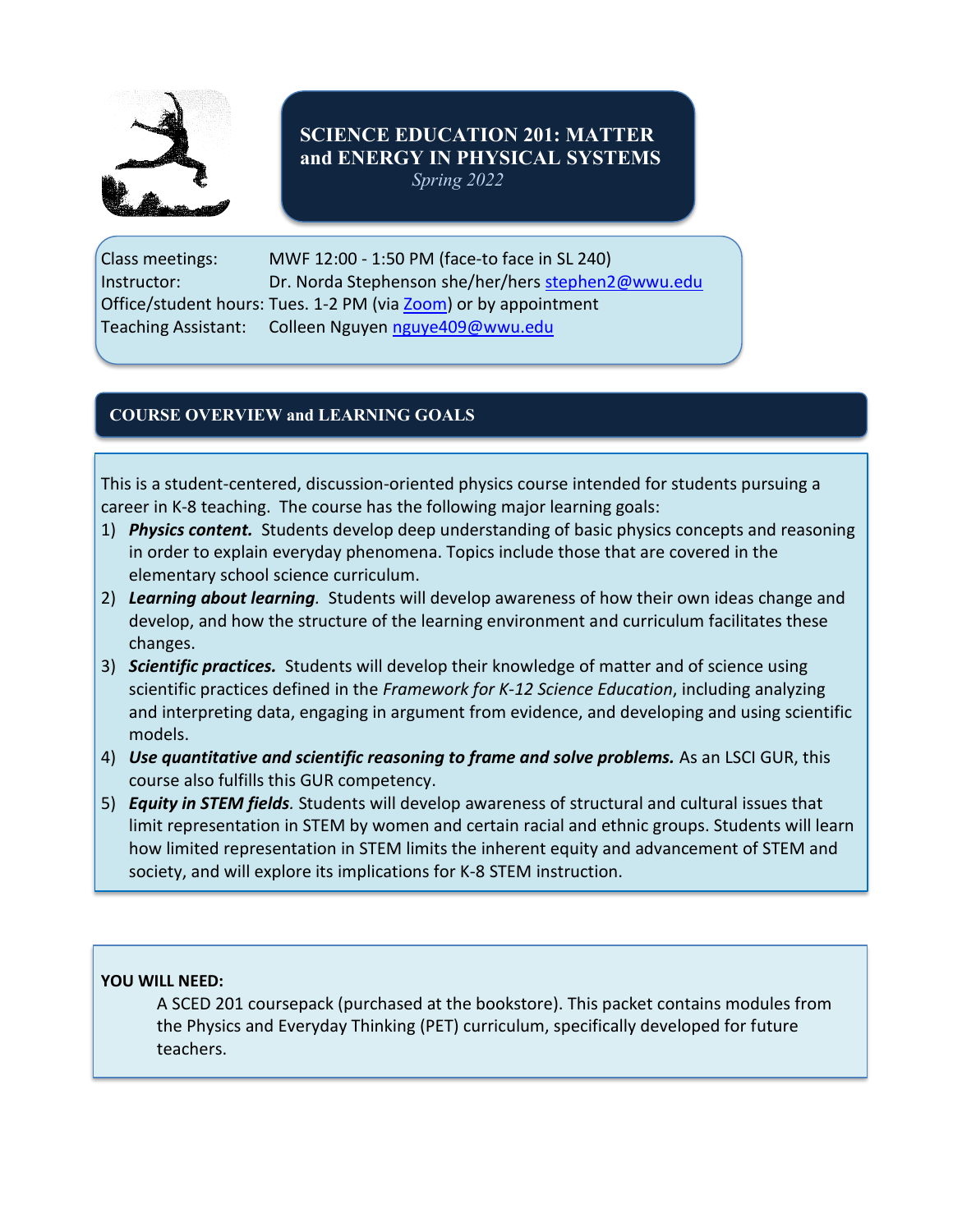## **COURSE STRUCTURE**

#### **WHAT TO EXPECT DURING CLASS MEETINGS**

SCED 201 is a student-centered, lab-based physics course intended primarily for students interested in a career in K-8 teaching, but is open to all students. The course is focused on the foundational concepts of energy and force. We will develop and apply an energy-based model and a force-based model for motion and interactions for real-world situations and phenomena. There will be little traditional lecturing in this course. Instead, students generate knowledge through their own work and discussion. The instructor will serve as facilitator rather than the source of knowledge and answers. Thus, learning is student-directed and achieved through collaboration and consensus.

#### **CLASSROOM CLIMATE**

We will establish and maintain a classroom climate that is inclusive and respectful of all students. Learning includes being able to voice and hear a variety of perspectives, and classroom discussion is essential to building your knowledge and understanding. We will work hard to create an environment where it is safe to share ideas, even if they may be different from other students' ideas, or if we are afraid they might be wrong. We will also commit to honoring each person's identity by learning and using preferred names and personal pronouns.

#### **ATTENDANCE AND PARTICIPATION POLICIES**

Because of the collaborative nature of this class, it is important to attend all class meetings and arrive on time. Your learning depends on being present and participating. In addition, your partners are depending on you. If you miss a class, you must make up the work prior to the next class. You may have up to 3 excused absences, with no penalty to your grade. You must contact the instructor, before class if you can, to get an absence excused. Each absence thereafter will drop your grade by 1/3 of a point.

Excusable absences include:

- If you are ill and don't feel well enough to participate in class (please don't ask for a note from the health center; your word is enough);
- A planned trip away from campus that is associated with a school organization; or
- A family emergency.

Reasons that will not be excused include:

- A family vacation for which your plane ticket was already purchased;
- A dental appointment;
- Going to the office hours of the instructor for one of your other classes; etc.

#### **COMMUNICATION**

Generally, I use Canvas announcements to communicate with the whole class and email to communicate with individual students. You are expected to check your WWU email account and Canvas daily. If you need to make contact with me, please email [stephen2@wwu.edu.](mailto:stephen2@wwu.edu) (Please put "SCED 201" in the subject line. I try to respond within 24 hours on weekdays; response time on weekends is likely to be longer.)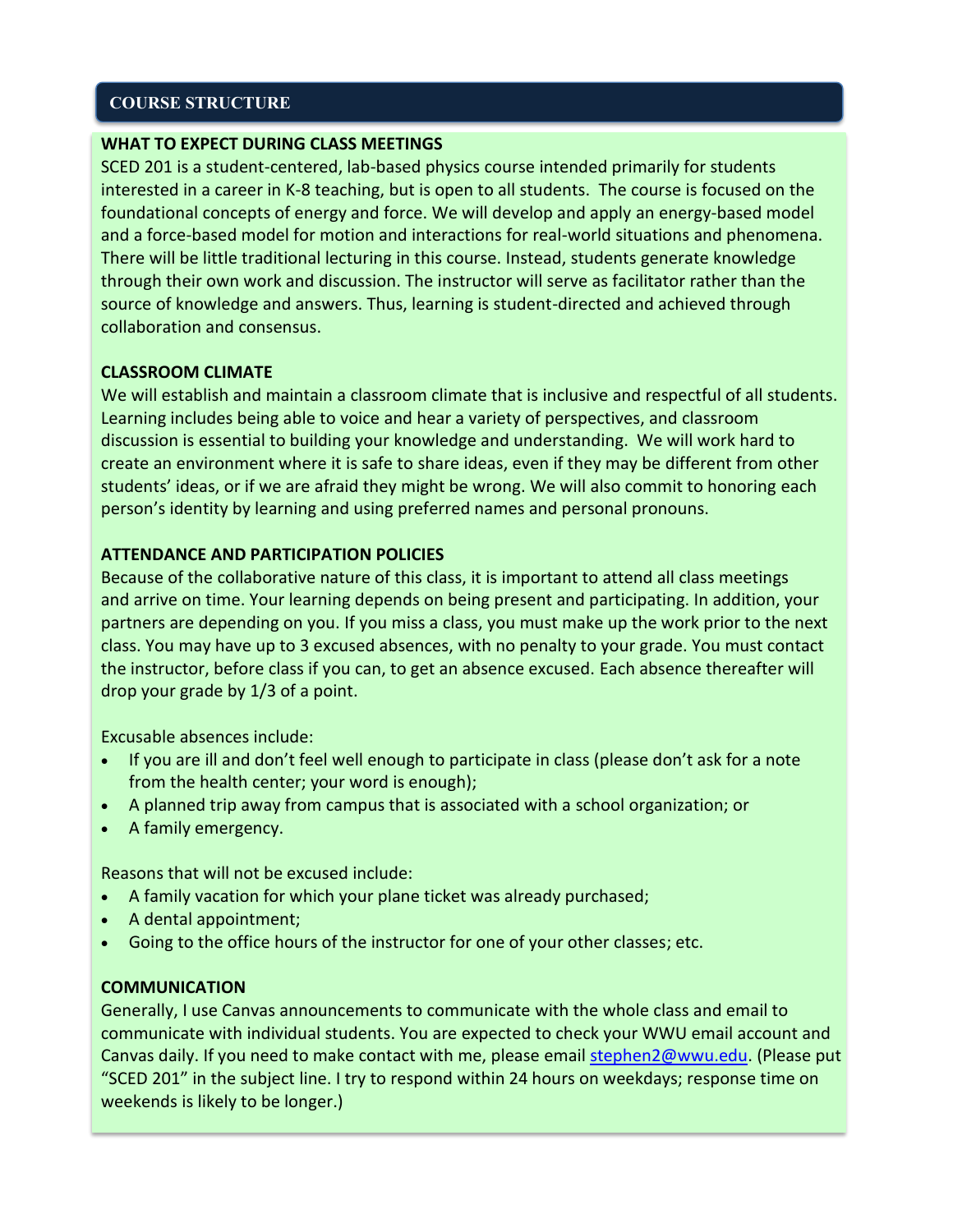## **LABOR-BASED GRADING CONTRACT FOR SCED 201**

**I will use a labor-based grading contract to calculate your final course grade.** I use Asao Inoue's framework (Labor-Based Grading Contracts). This grading contract is based on Thanh Le's and Emily Borda's contracts from their SCED 201 courses.

## **Why use a labor-based grading contract?**

Conventional grading schemes can discourage students from taking risks and learning through failure. In addition, they can orient students towards outcomes rather than the learning processes, so that students tend to focus more on acquiring points than on their own learning. In SCED 201, my goal is to cultivate a learning environment that focuses on and rewards effort, process, and feedback. I will pay attention to your ideas as they are articulated during class discussions, written assignments, and conversations with me via email or during office hours. I commit to providing feedback on your scientific thought and practice, often in the form of guiding questions.

## **What counts as labor?**

Your default grade in SCED 201 is a B (or 3.00 on a 4.00 scale). If you do all the labor that is expected of you (minimum expectations), you will earn a B. These requirements include coming to class prepared to learn, participating fully during class, embracing the spirit of learning physics from and with your peers, and completing out- of-class assignments, quizzes, and exams. It will not matter what your peers and I think of your work; if you put in the required labor, you are guaranteed a B for the course. If you miss class, turn in assignments late, or forget to do assignments, you will get a lower grade.

#### **MINIMUM EXPECTATIONS: REQUIRED LABOR**

Attending classes, participating fully, and completing all the outlined tasks on time and in the spirit of learning constitute the labor requirements for a B in SCED 201. I am aware that actively engaging with other students may pose a barrier to accessible learning for some people, and I am willing to work with students on a one-on-one basis to amend this labor contract through a shared understanding of what types of participation, collaboration, and individual work are accessible and equitable for you.

Note: A labor-based grading scheme means that assignments, quizzes, and exams will not be graded with a numerical score. Also, research suggests grades posted alongside feedback detracts from the feedback. Thus, you will receive only feedback with strengths and notes for improvement.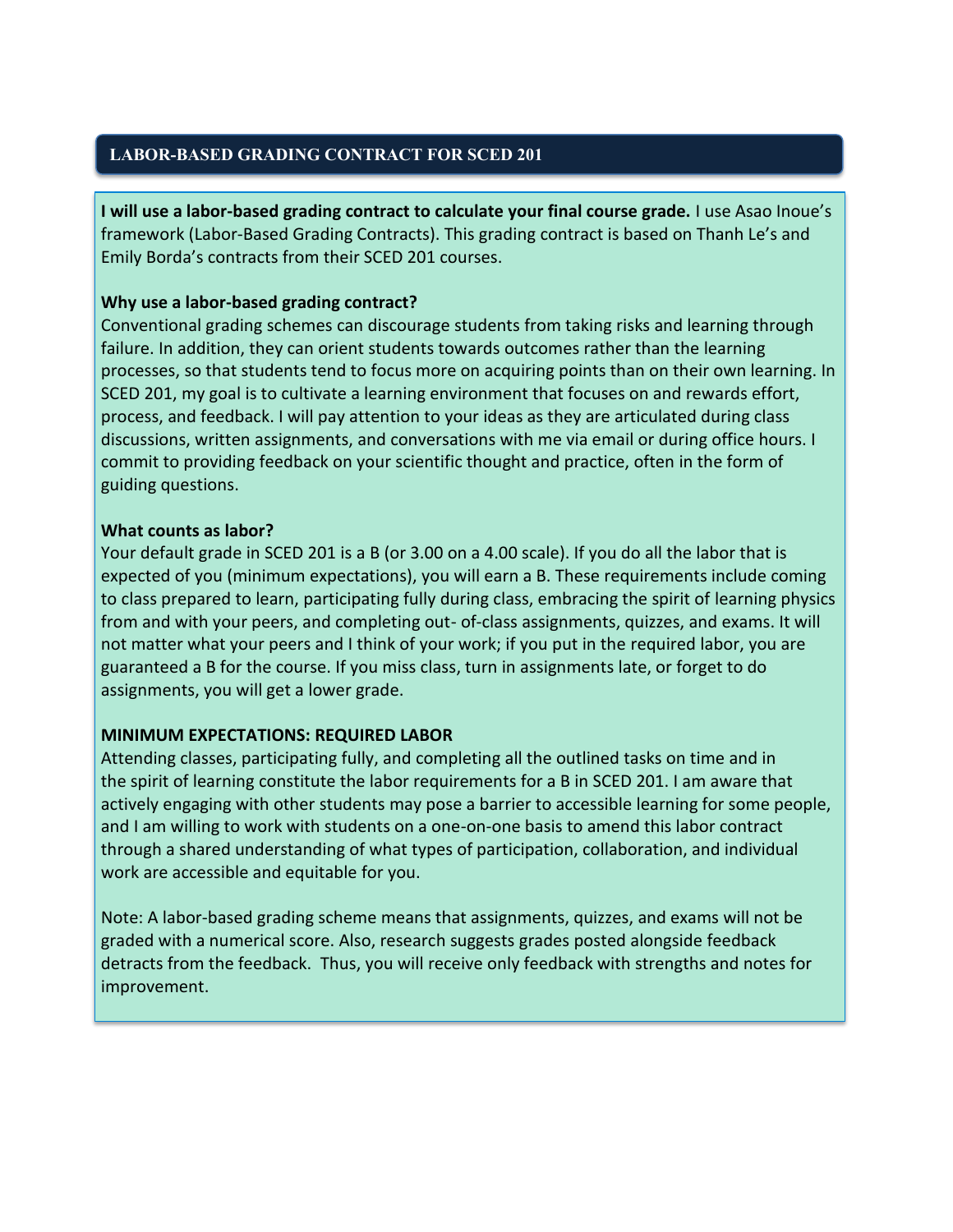## **Attendance and Participation (Required Labor)**

In this course, students generate physics knowledge and understanding through a process of collaborative discovery. Thus, attendance and participation in synchronous class activities is critical. More than 3 excused or 2 unexcused absences from synchronous class activities will result in a decrease of your default grade (see grading table). Active engagement includes asking questions, responding to your classmates' questions, and offering ideas, either in class or on discussion boards. Engagement is critical during small group work, as well as in the whole-class summarizing discussions, which occur at the end of each activity.

## **Surveys (Required Labor)**

One or more surveys may be administered at the start, middle, and end of the quarter. They are not intended to evaluate individual performance, but rather to help evaluate the impacts of the course as a whole.

## **Discussion Activities (Required Labor)**

Discussion activities will be done using discussion boards on Canvas. Discussion activities may involve readings, watching videos, listening to podcasts, among others, and then responding to question prompts related to these activities. The specifics of each discussion activity will be provided later. Discussion activities will be graded on completion: responses/posts that do not reflect a good faith effort will not be considered complete.

## **Extension Activities (Required Labor)**

Extension activities are online multiple-choice activities that check understanding from class and introduce some new ideas. They will be assigned after we complete most activities. Although scores are not a determinant of your grade in this course, you will be required to show mastery of the content in Extension activities by obtaining a score of 80% or better. You will have an unlimited number of opportunities to take the Extension activities, within the timeline. Once you have obtained a score of 80% or better, the activity will be considered complete.

#### **Midterms (Required Labor)**

There will be two midterms. You may refer to your notes and other materials from class as well as relevant resources online for midterms. After your midterm is returned, you will make revisions based on the feedback you received.

## **Final exam (Required Labor)**

You may work collaboratively (in pairs) on the final exam. The final will be assigned and due according to the following dates. (Any changes to these dates will be discussed in class.)

- Friday, May 27: Final exam becomes available
- Friday, June 03: Initial final exam responses due
- Tuesday, June 07: Feedback on final exam responses from instructor becomes available
- Thursday, June 09: Revisions based on instructor feedback due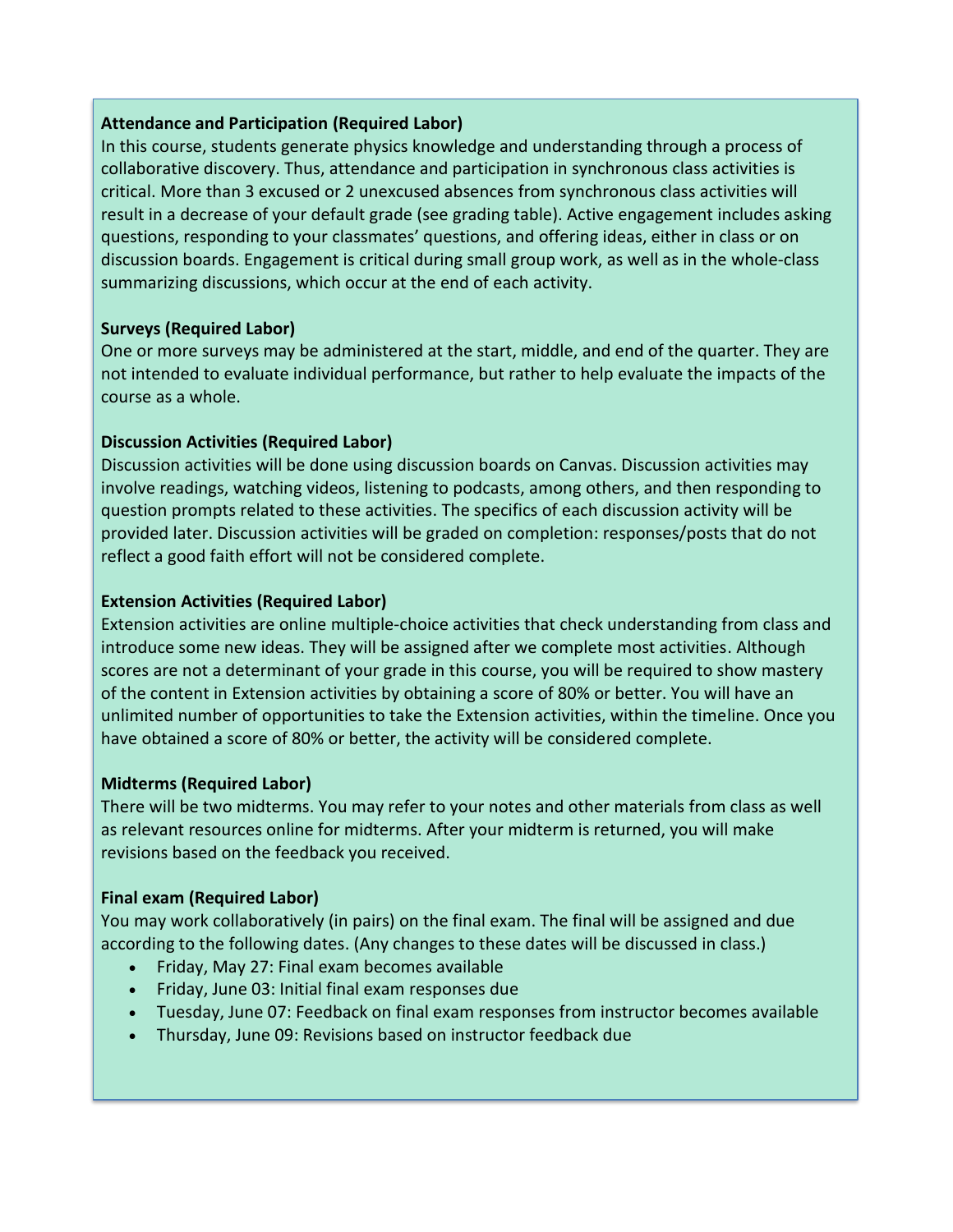#### **EXCEEDING MINIMUM EXPECTATIONS: EXTRA LABOR**

You may choose to improve your grade by performing extra labor. I describe several items below which may count as extra labor. Each item will boost your grade by a third of a letter grade: from B to B+, B+ to A−, or A− to A.

#### **Two explanations of physical phenomena (counts as 1 labor item)**

On each midterm, you may provide a scientific explanation for a phenomenon of your choice. You must describe the phenomenon, pose a question, and describe your answer using diagrams, graphs, and written narratives. More details will be available on the midterm. You must respond to the optional prompts **on both midterms** in order to perform enough extra labor to boost your grade.

#### **Two commentaries (counts as 1 labor item)**

Various types of commentary assignments will be made available at different times during the quarter. You must complete two in any combination to perform enough extra labor to boost your grade. All commentaries should be 500 - 1000 words in length. Feedback will be given on content, not on writing mechanics (e.g. grammar, organization). The different types of commentaries are listed below. More details will be given on Canvas when these are made available.

- *Participation commentary:* Identify one aspect of your class participation that you think is going well and one aspect that could be improved.
- *Learning commentary:* use evidence from your assignments, quizzes, and/or midterm(s) to provide evidence for changes in your understanding over time.
- *Science practices commentary:* Choose a science practice from the [Framework for K-12](https://www.nap.edu/read/13165/chapter/7)  [Science Education Chapter 3](https://www.nap.edu/read/13165/chapter/7) and describe how you have engaged in the practice in this class.
- *Life of a scientist commentary:* Choose a physicist of color you would like to learn more about. Summarize their life and work, highlighting any connections to social justice and equity.

#### **Other labor that benefits the class**

Do you want to demonstrate your physics knowledge through art, music, or performance? Are you interested in economic, social, or political aspects of physics? Would you like to create a lesson plan for teaching children how to make and interpret graphs? If you have an idea, let me know. We will plan it together so that the amount of labor is appropriate.

I may also have ideas about other extra labor items that will benefit you and the class, and I reserve the right to add these as options. However, I will never change the labor requirements or their relationship with your course grade.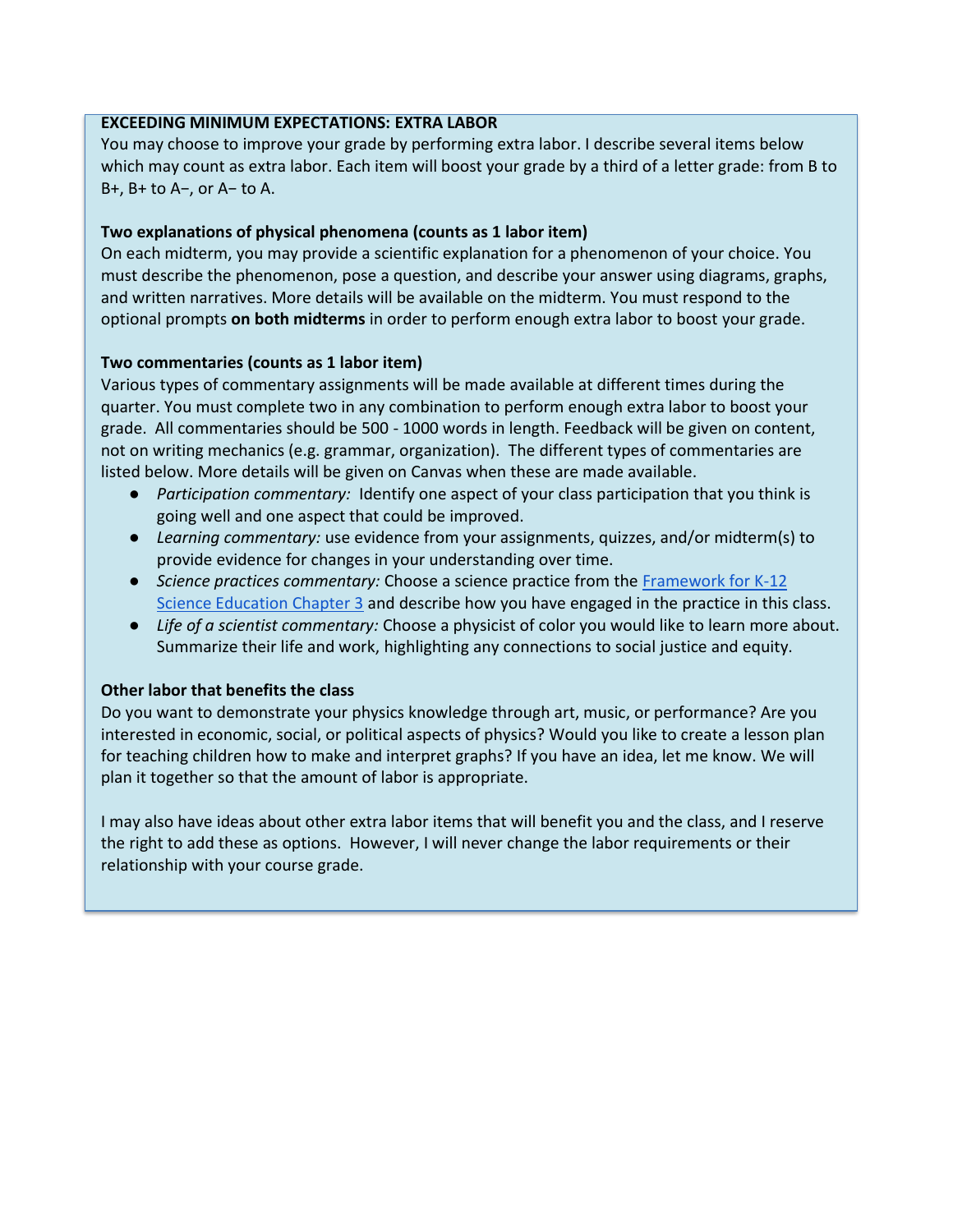## **GRADING SCALE**

If you show up to class and complete your work on time, you are guaranteed a B in the class. There are many legitimate reasons why you might skip a class or miss a deadline. You can miss a small number of classes or deadlines and still receive a B grade. However, too many missed classes, late arrivals, or missed deadlines will result in a grade reduction. **Late assignments** are assignments that are submitted after the deadline. **Ignored assignments** are assignments for which I have no record of you doing the work or turning it in.

You may improve your grade by completing extra labor, as described above. If you are performing labor at the B level, extra labor will improve your grade as follows:

1 extra labor item = course grade of  $B+$ 

2 extra labor items = course grade of A−

3 extra labor items = course grade of A

If you are working toward a baseline lower than a B due to missed classes or assignments, you may complete more than 3 extra items to continue to raise your grade.

#### **Brawta**

A brawta is an extra opportunity. If you are unable to meet some aspect of the labor contract, please come to me as soon as possible, hopefully before the contract is breached. I will consult with you to find a fair and equitable arrangement. You may use a brawta only once in the quarter. Please keep in mind that the labor contract is a public and social agreement, and it is my job to ensure that whatever arrangements we make will not be unfair to the other students in the course.

#### **Exemplary labor**

At the end of the quarter, if you have not missed any classes or deadlines and have not used a brawta, you will earn an extra third of a letter grade (equal to one extra item) on your final grade. This rule is meant to reward students who engage in all the labor in the fullest spirit asked of them.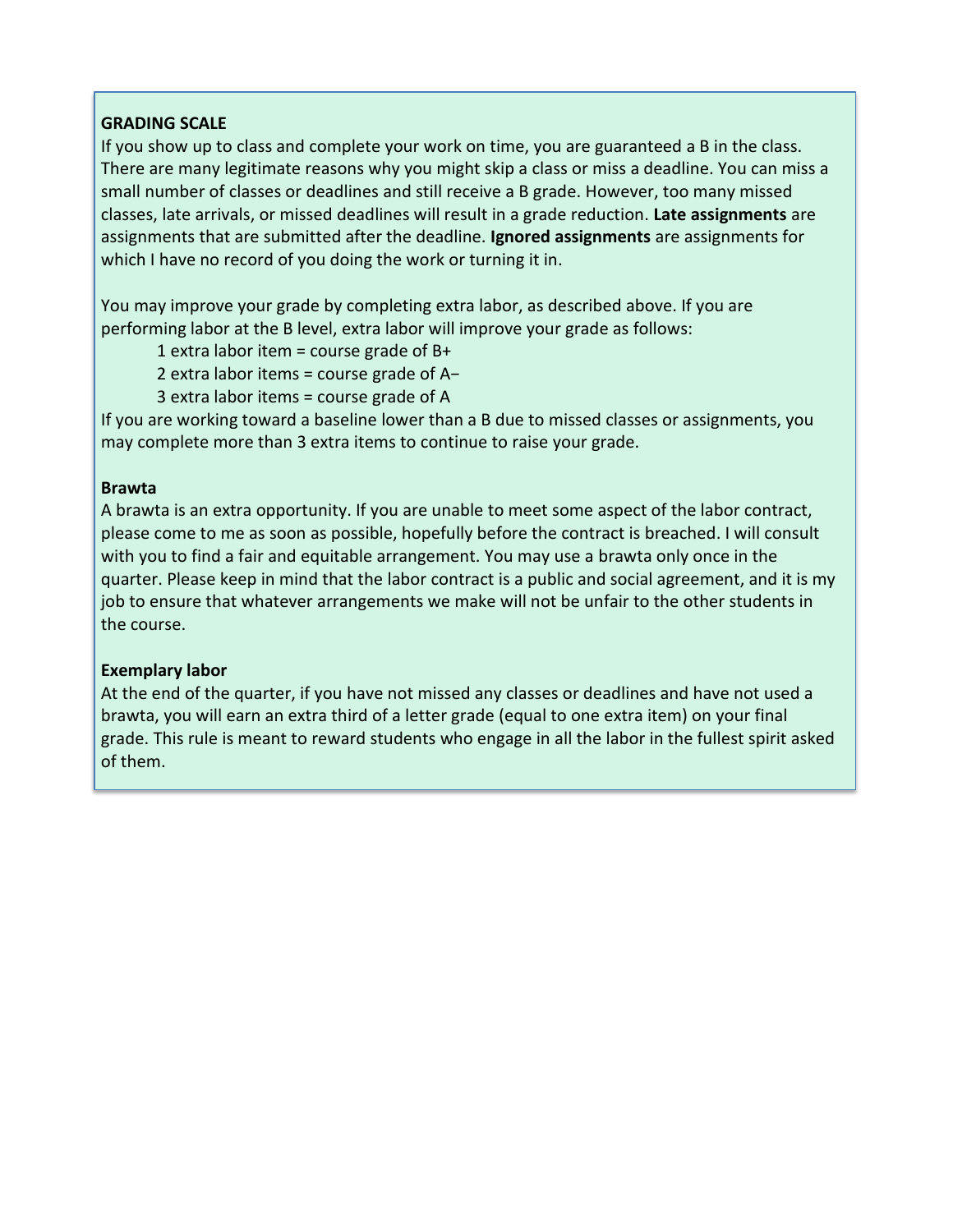| <b>Letter Grade</b> | <b>Numerical</b><br>equivalent | <b>Unexcused</b><br>absences | Late<br>assignments | Ignored<br>assignments |
|---------------------|--------------------------------|------------------------------|---------------------|------------------------|
| $\sf B$             | 3.00                           | $0 - 2$                      | $0 - 5$             | $0 - 2$                |
| $B -$               | 2.67                           | 3                            | $6 - 7$             | 3                      |
| $C+$                | 2.33                           | 4                            | $8 - 9$             | 4                      |
| $\mathsf C$         | 2.00                           | 5                            | $10 - 11$           | 5                      |
| $C-$                | 1.67                           | 6                            | $12 - 13$           | 6                      |
| D+                  | 1.33                           | $\overline{7}$               | $14 - 15$           | $\overline{7}$         |
| D                   | 1.00                           | 8                            | $16 - 17$           | 8                      |
| D-                  | 0.67                           | 9                            | 18-19               | 9                      |
| F                   | 0.00                           | $10+$                        | $20+$               | $10+$                  |

## **FINAL BASE GRADE\* CALCULATIONS \*Before taking extra labor into account**

**Unexcused** means that you did not inform the instructors and complete the corresponding alternate assignment(s) for the class(es) you missed. **Late** means that you submitted the assignment after the due date. **Ignored** means that we have no submission or other record of completion from you.